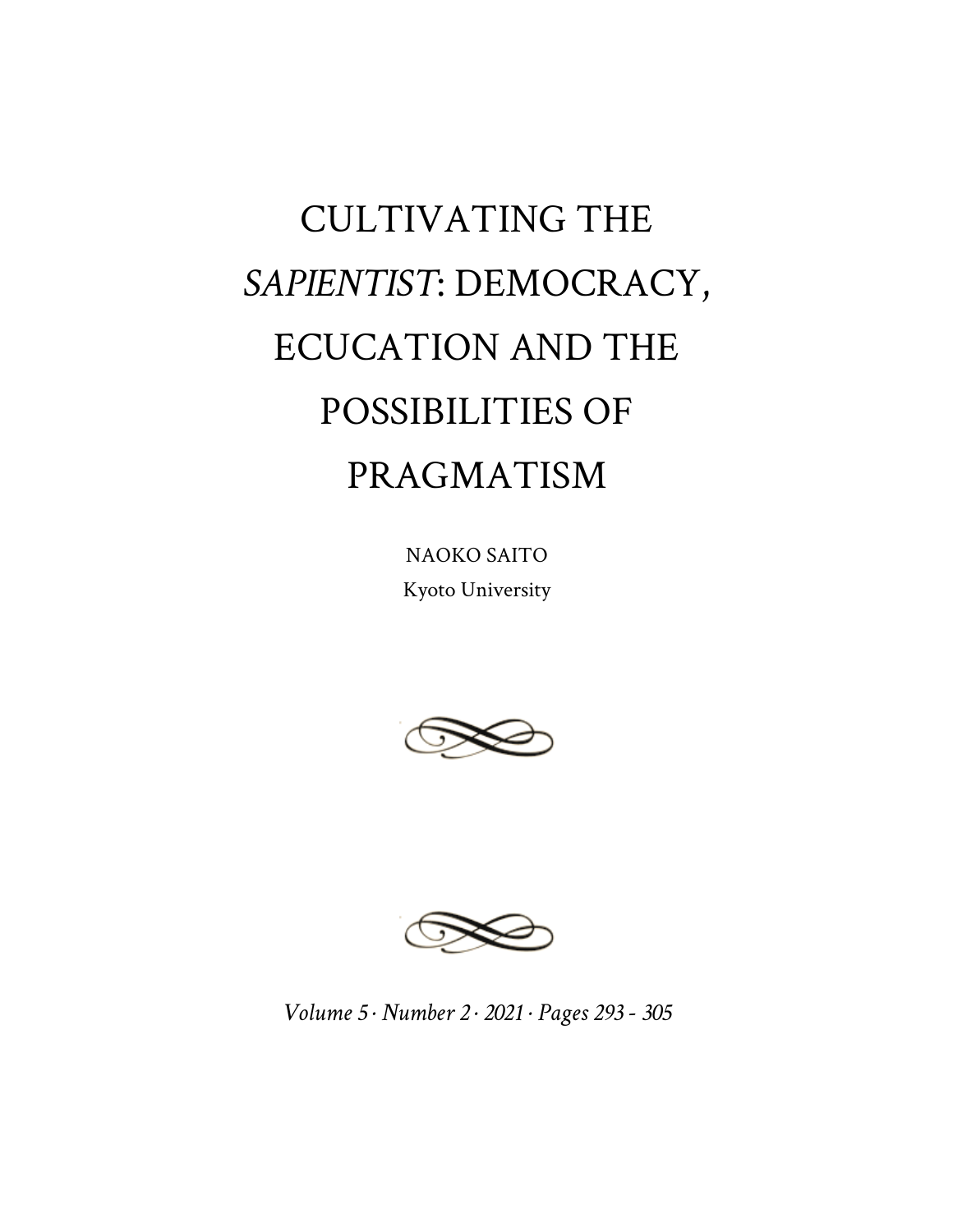### **The Global Crisis in Democracy**

arning against the division between natural science and humanities, and the narrow professionalization of academic disciplines, in *Democracy and Education* Dewey writes as follows: W

> [Education] should aim not at keeping science as a study of nature apart from literature as a record of human interest, but at cross-fertilizing both the natural sciences and the various human disciplines such as history, literature, economics, and politics. (Dewey 1980, pp. 294- 295)

Today in the 21<sup>st</sup> century, we are confronted with issues that threaten the future of the earth and humankind – issues involving nuclear weapons and nuclear power, environment degradation, poverty and exploition, ethnic and religious tensions, and nationalism. To aggravate the situation, the COVID-19 pandemic has drastically changed the world. The crisis calls for a non-divisive, holistic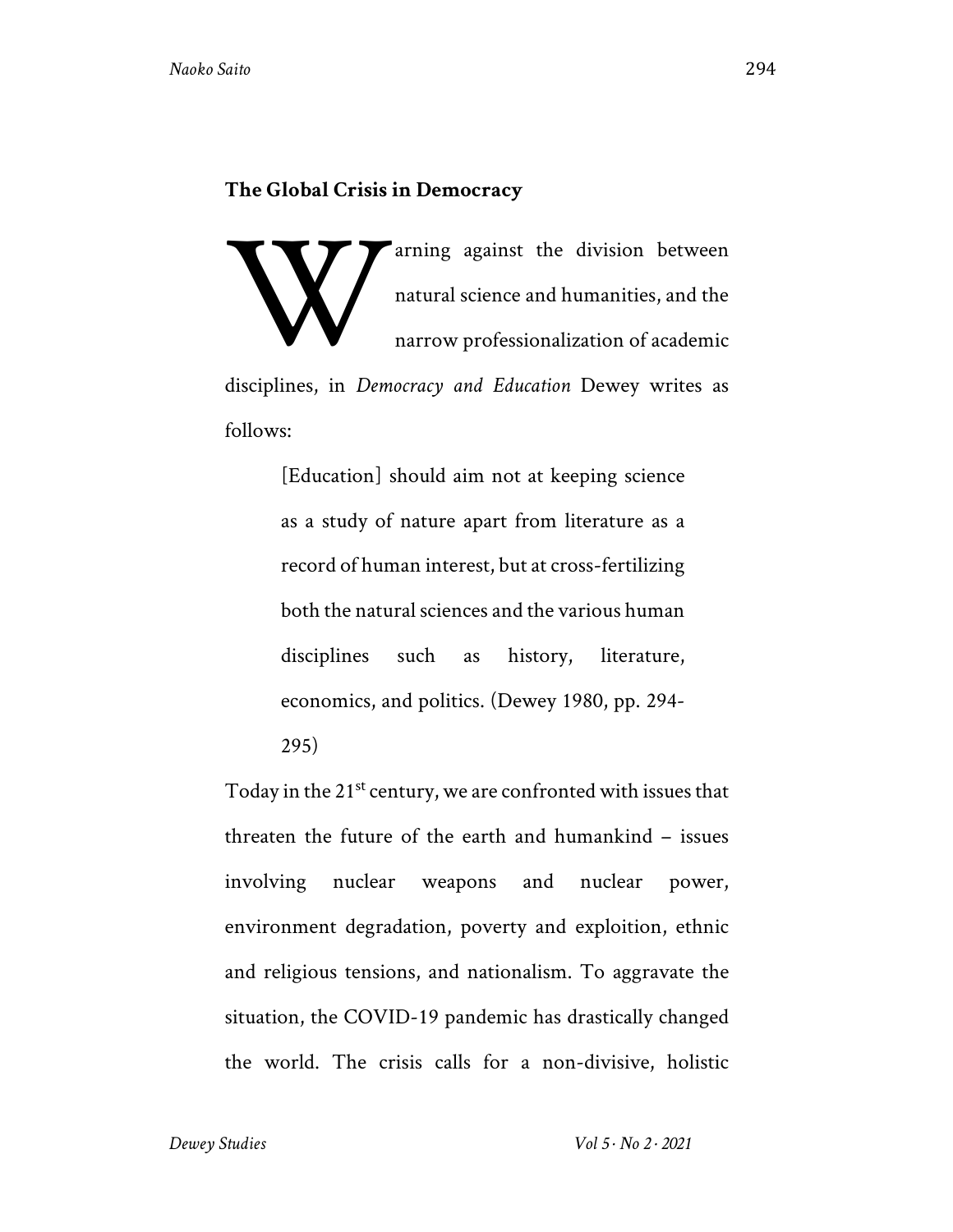conception of human being. Under these circumstances science faces the need to reconsider its mission in the light of the world as a whole. In solving global problems, science should join hands with the humanities and, more than ever, it needs to develop an ethical perspective on how we should live. This is at the heart of the task that liberal education and democracy must address today. And this is the very question that John Dewey struggled with in the early 20<sup>th</sup> century. *How can philosophers, scientists, humanities and social science scholars, and educators at all levels respond to the crisis in liberal democracy?* In response, I shall try to explore the contemporary significance of Dewey's pragmatism in the light of its integrative approach to science and humanities, taking the cultivation of scholars as the task of democracy and education.

#### **The Scientist and Integrated Thinking**

The Japanese researcher, Shuntaro Ito (1930 --), a scholar of a history of science and civilization studies, warned against the division between science and ethics, and he called for an ethics for science (Ito 2013, p. 24). Moral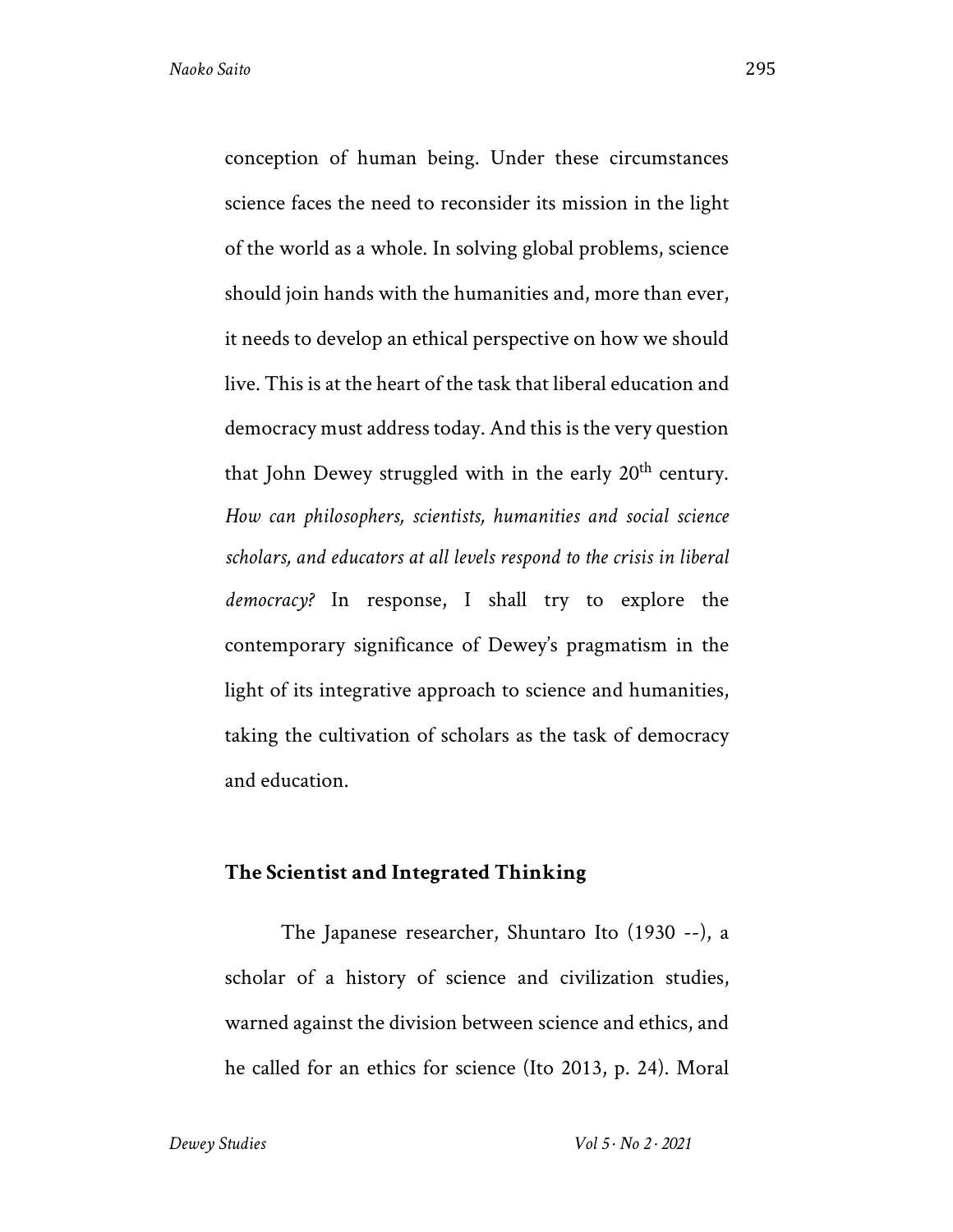questions involving how we should live are not, he argued, the monopoly of professional philosophy and ethics: research must begin with the empirical evidence, drawing in such scientific knowledge as neuroscience, physiological anthropology and animal behavioral studies. The scientist should not be trapped in their narrow field as a member of professional groups separated from ethics, but should become a *sapientist* (pp, 18, 177-178):

> *Scio*, the origin of the word, "science," refers to mere knowledge. What is important is not mere knowledge, but *sapio*, being wise. The scientist (the person of knowledge) should be the sapientist (the person of wisdom) who can think about what goes beyond knowledge, about how to use it and about its influence. (p. 178, my translation)

The sapientist is the kind of scholar that is called for today for an integrative approach to global problems. It is along this line of thinking that we can pursue the contemporary significance of Dewey's pragmatism.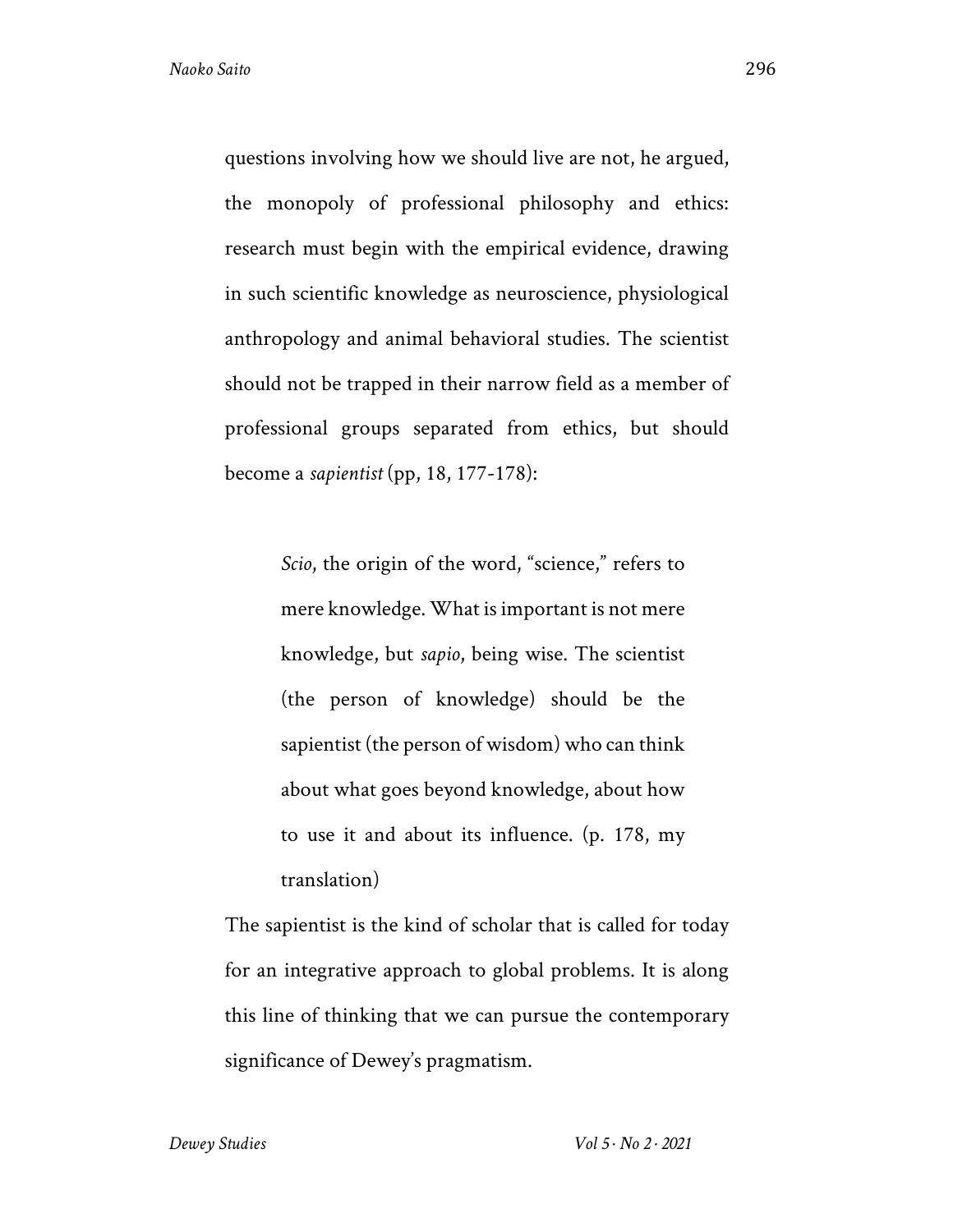Dewey proposed the scientific method of thinking – the procedure of practical judgment in a particular situation based upon the consequences of one's conduct. This is not the positivist notion of science as value-neutral but the idea of an experimental method of inquiry based upon the procedures of hypothesis, observation, and control, and a critical habit of mind. Through scientific method, Dewey claimed, humans could reach the facts and laws of nature (Dewey 1981, p. 11); it is an avenue for "effective moral renewal (Dewey 1920, xxxvii). As Hilary Putnam characterizes this way of thinking, Dewey rejects the fact/value dichotomy (Putnam 1994, p. 205), and his philosophy is featured by an entanglement of facts and values (Putnam 2012, p. 48). Furthermore, inquiry, including scientific inquiry, is "cooperative human interaction" to address real problems in human life (Putnam 1995, pp. 70, 71). This is a "democratization of inquiry" (p. 73). Dewey introduced "a *normative* notion of science" (p. 72): "good science requires respect for autonomy, symmetric reciprocity and discourse ethics" (pp. 72-73). Hence,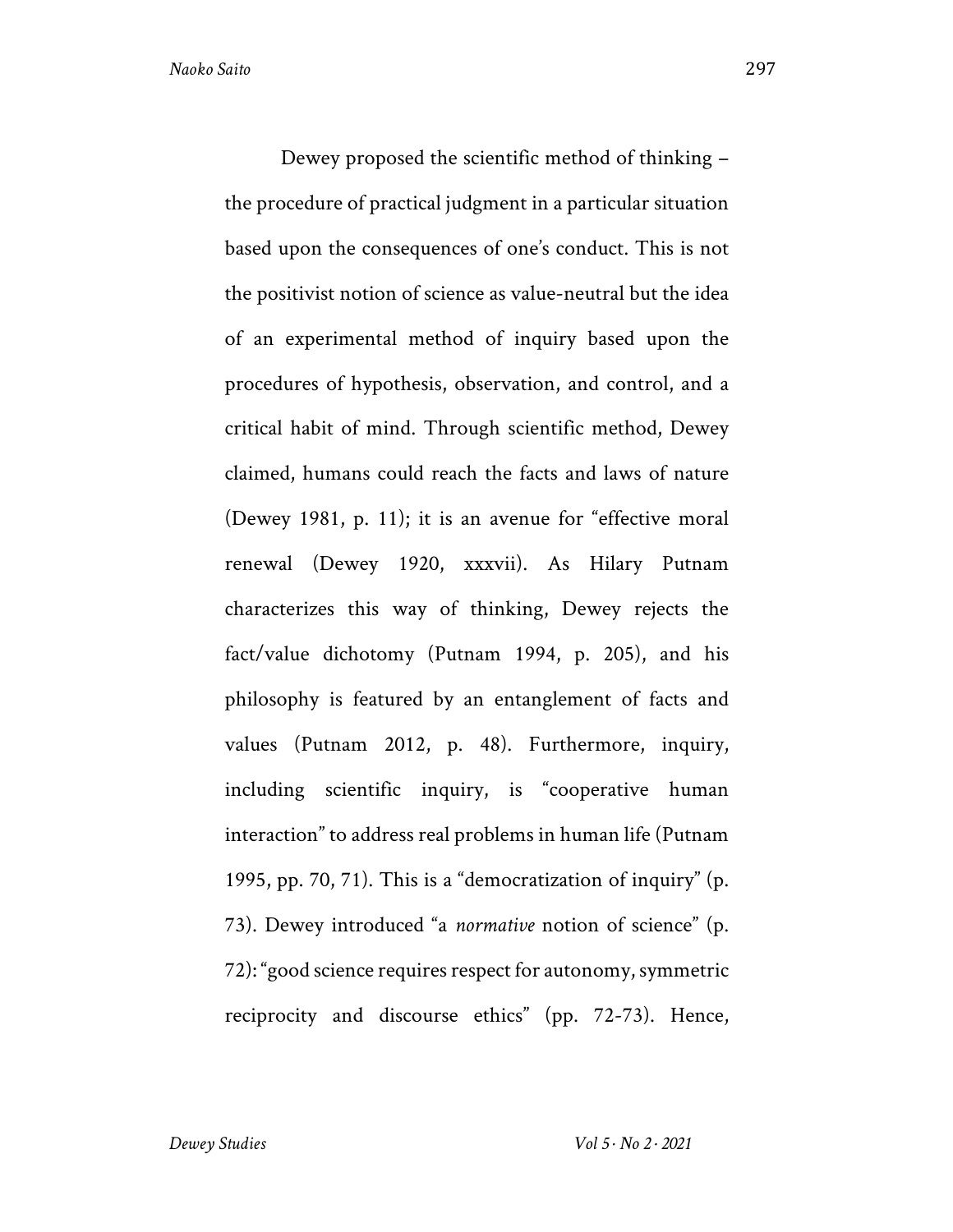Dewey's scientific method is inseparable from his idea of democracy as a way of living.

It is with this rich and broad view of science that Dewey argues for the continuum of science and the humanities:

A morals based on study of human nature instead of upon disregard for it would find the facts of man continuous with those of the rest of nature and would thereby ally ethics with physics and biology. It would find the nature and activities of one person conterminous with those of other human beings, and therefore links ethics with the study of history, sociology, law and economics.

(Dewey 1983, p. 11)

Dewey indicates here the vision of integrative knowledge. Even within science, there is "continuous cross-fertilization between astronomy, physics, chemistry and the biological sciences" (Dewey 1984, p. 342). From this integrative stance, Dewey was critical of any narrowly technical view of science. "When we say that a subject of science is technically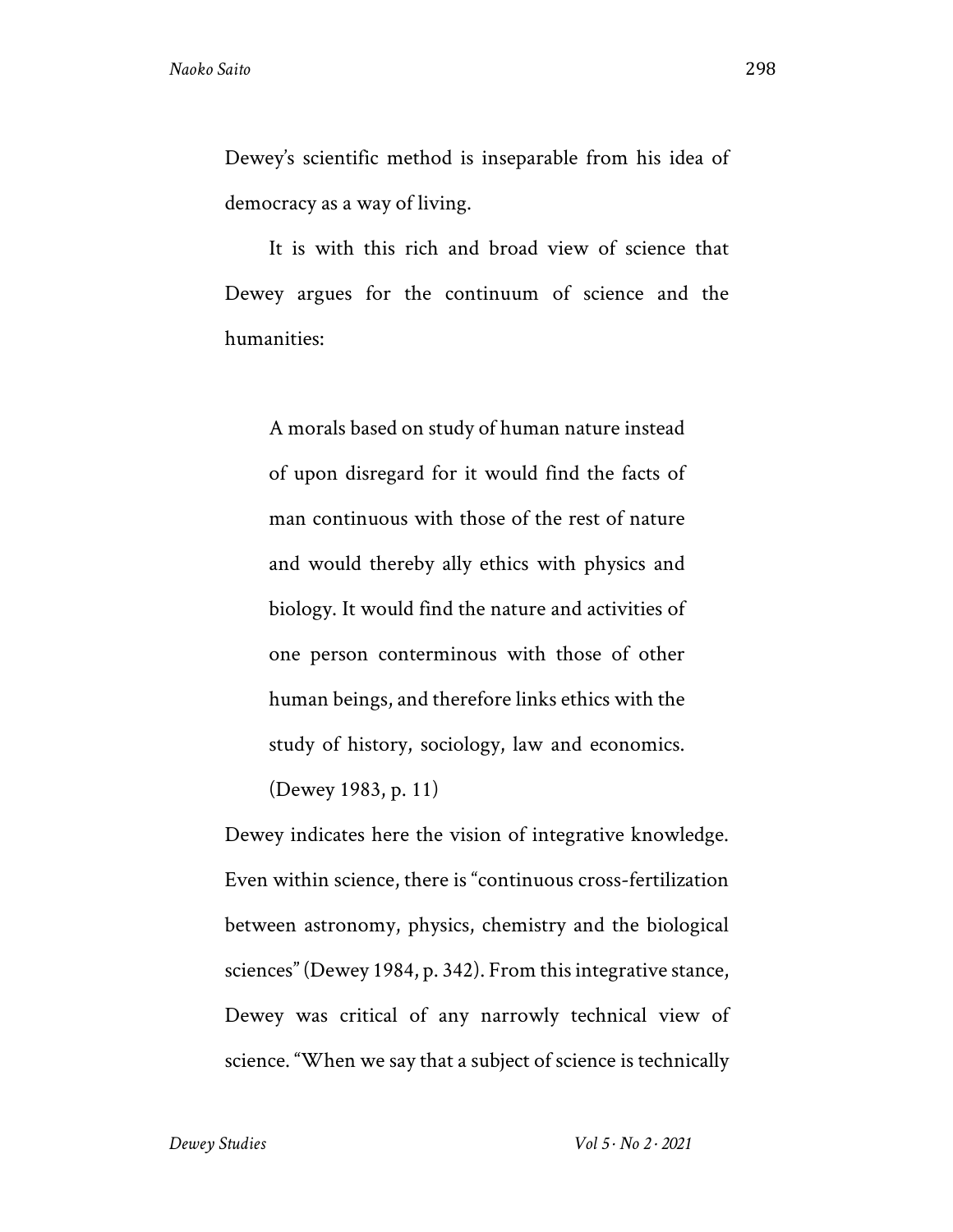specialized, or that it is highly 'abstract,' what we practically mean is that it is not conceived in terms of its bearing upon human life" (Dewey 1984, pp. 342-343). He is also critical of the separation of pure science and applied science: "Science is converted into knowledge in its honorable and emphatic sense *only* in application. Otherwise it is truncated, blind, distorted" (Dewey 1984, p. 344). What Dewey envisions here is a *human (and humane) science* – science that is based upon the view of the human being as an integrative, holistic being. Integrity and the idea of whole in Dewey's pragmatism have the following implications. First, based upon his anti-foundationalist view of growth, the idea of the whole is not static or closed. Rather it is an idea of integrity being pursued, characterized by growth without fixed end. This is a vision of perfectionism without final perfectibility. Second, in Dewey's pragmatism, being integrative means that one is always already public, living in the continuum of the private and the public. The scientist who is involved in cooperative inquiry and democratization of inquiry is situated in the public realm and contributing to the public. Conversely, the public should be enlightened and informed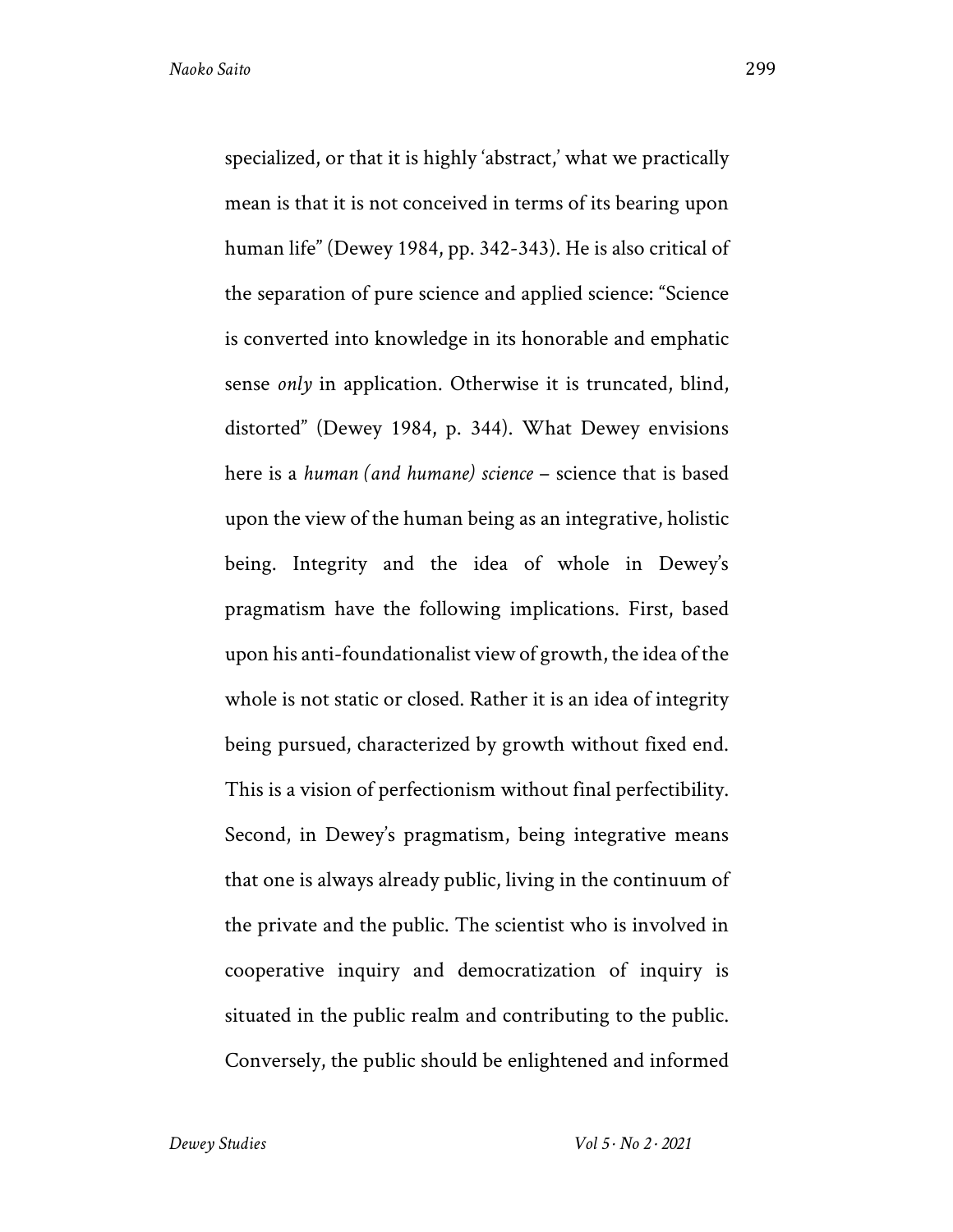about science. Third, a scientist inspired by Dewey's pragmatism is a human being guided by a sense of ethical mission. They bridge science and ethics, the humanities and the natural sciences. With all these implications, this scientist is a sapientist.

# **Democracy, Education and the Cultivation of the**  *Sapientist*

Any study so pursued that it increases concern for the values of life, any study producing greater sensitiveness to social well-being and greater ability to promote that well-being is humane study. (Dewey 1980, p. 297)

So says Dewey. What then is the task of democracy and education, and what is the role of the university today? What kinds of collaborative projects, in research or teaching, within and beyond academia, might address the crisis? In response, I would like to propose four directions. First, the university is to be a place for cultivating sapientists. This is to rethink the university as an institution that cultivates a scientific outlook based on an integrative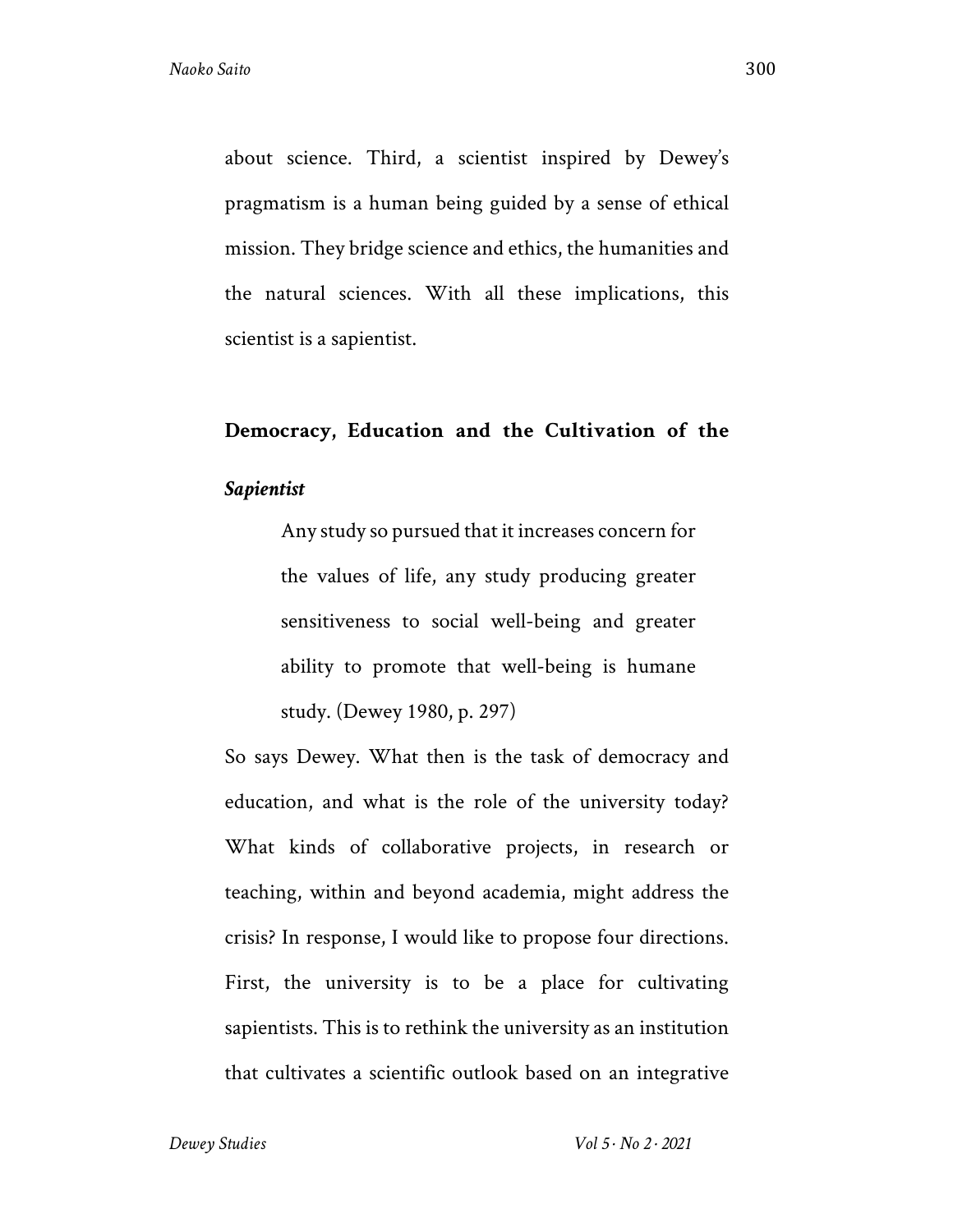world-view. Second, as a means of achieving this, transdisciplinary dialogue is to be envisioned – a kind of dialogue beyond the interdisciplinary as it involves interaction between people from diverse fields within and without academia. This might go beyond what Dewey envisioned in

bridging natural science and the humanities in the sense that this leads to the field of integrative studies. In such fields, philosophers and physicists, scholars and doctors, university professors and business managers, and scientists and religious practitioners are to be engaged in dialogue. This might be called what Ken Wilber called "integral transformative practice" (Wilber 1996). The university then will be a research institute and laboratory for integrative studies. Through trans-disciplinary dialogue, the existing narrow frameworks of academic disciplines will be destabilized, and participants will undergo transformation and mutual growth. Third, this trans-disciplinary studies will lead to the cultivation of scholars who will transverse the boundaries of specialized fields, bridging science and ethics with philosophical insight, and being engaged in integrating human science and natural science. They will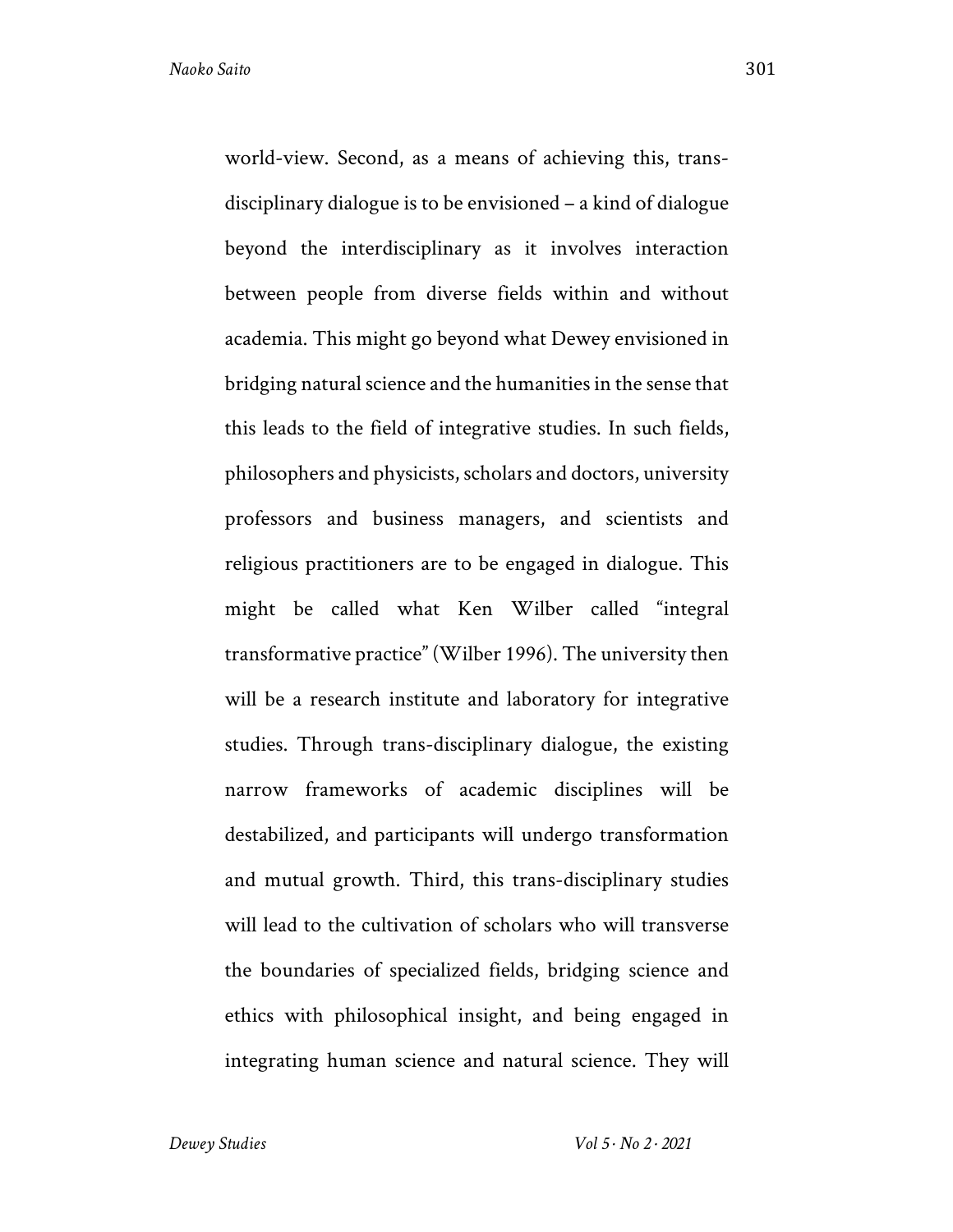have the broad scope and challenging spirit to transcend the barriers of academic disciplines. They will also be scholars with an empirical and practical perspective on how to solve the problems in the world – instead of being engaged in speculative and abstract thinking in self-enclosed fields isolated from ongoing events in life. In this way the university will become a site of education where sapientists in collaboration address the question of how humankind as a whole will evolve. This can lay the way for a public ethics (Ito 2013a, p. 86), beyond individualistic ethics.<sup>1</sup>

A fourth point is that, as Dewey envisioned, the university will open bridges to the outside world. Dewey writes: "the inquiry which alone can furnish knowledge as a precondition of public judgments must be contemporary and quotidian" (Dewey 1984, p. 348). If so, the division between the public and scientific specialist must be overcome. The university here plays the role of the institution that develops a critical public. It can serve as a medium through which scientists and citizens, academics and non-academics share specialized knowledge, and it can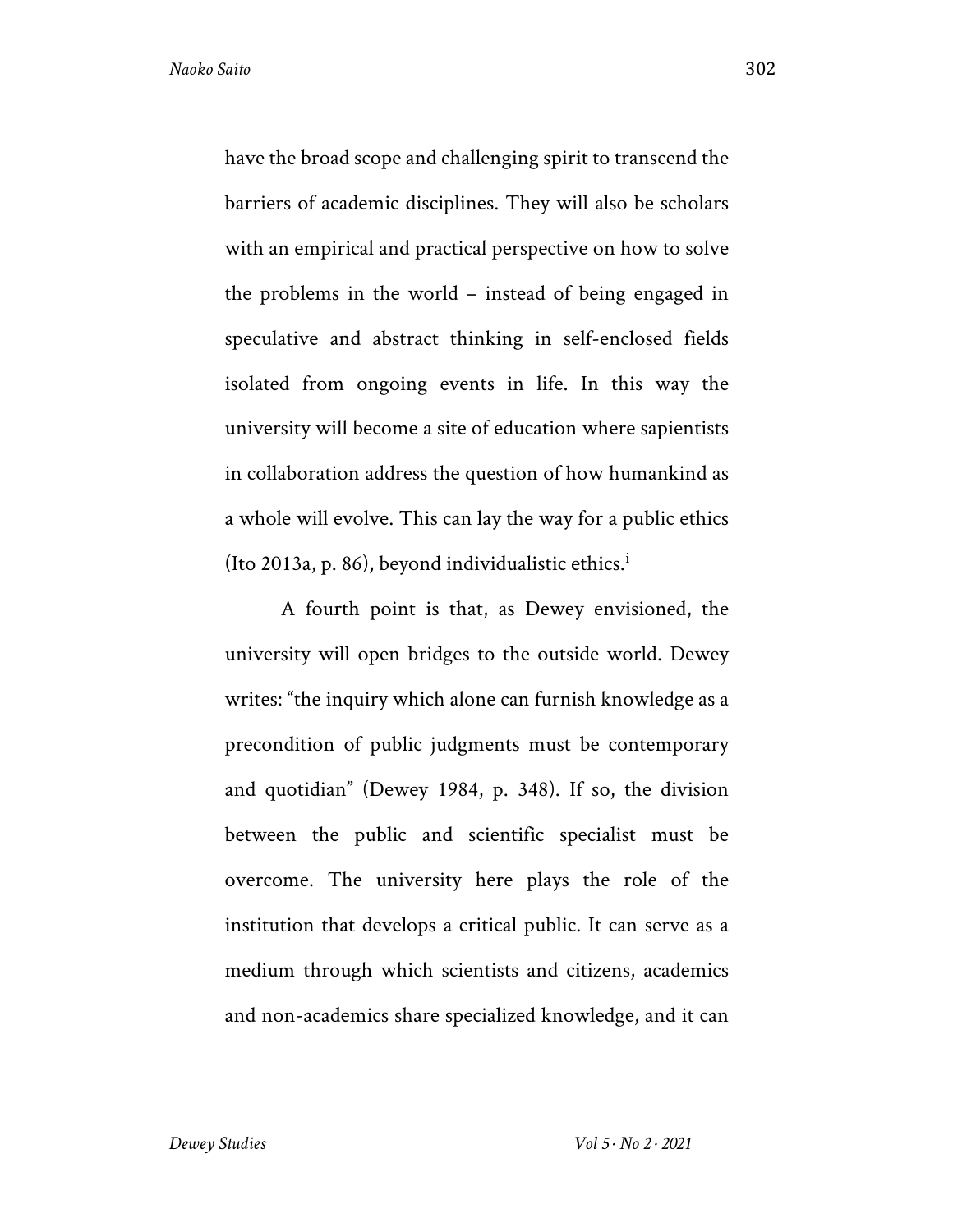enable collaboration between specialists and the public at large.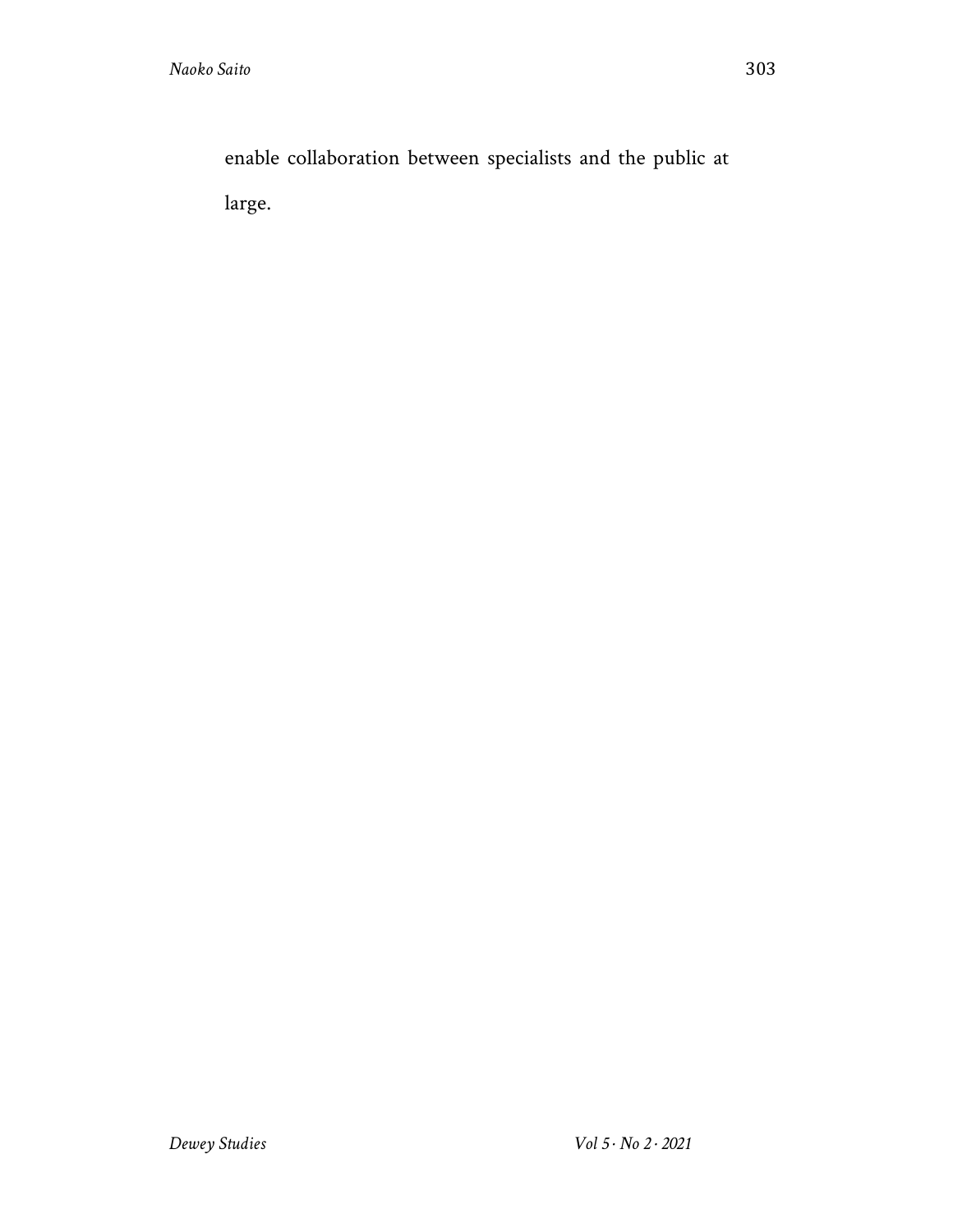## **References**

Dewey, John. 1920. *Reconstruction in Philosophy*. Boston: Beacon Press.

Dewey, John. 1980. *Democracy and Education*. *The Middle Works of John Dewey*, Vol. 9. Edited by Jo Ann Boydston. Carbondale: Southern Illinois University Press.

Dewey, John. 1981. *Experience and Nature. The later Works of John Dewey*, Vol. 1.

Dewey, John. 1983. *Human Nature and Conduct*. *The Middle Works of John Dewey*. Vol. 14.

Dewey, John. 1984. *The Public and its Problems*. In *The Later Works of John Dewey*, Vol. 2.

Hattori, Eiji (2020). *Chikyu-Rinri he no Tabiji* (J*ourney into Global Ethics*) (Hokkaido University Press).